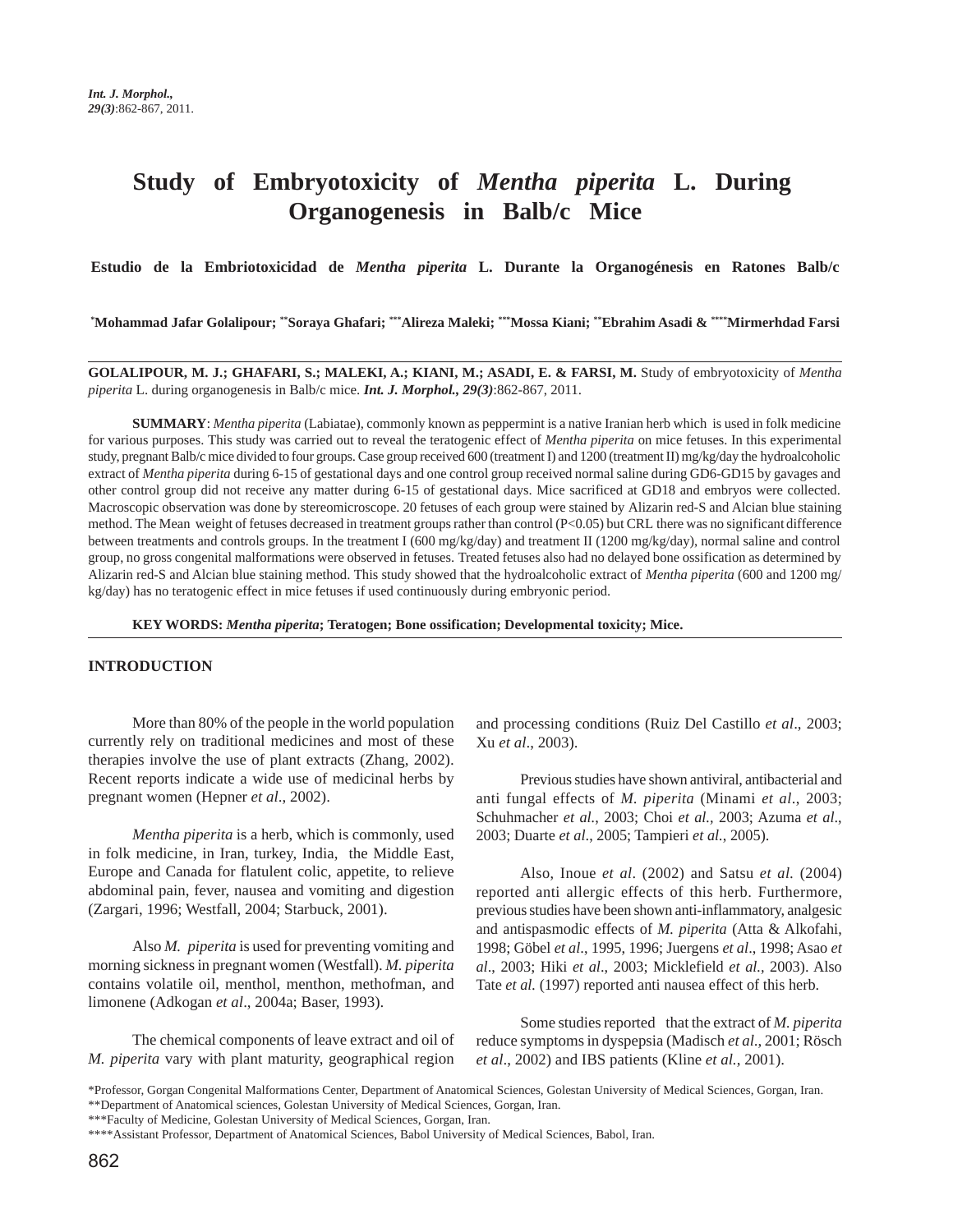Furthermore, a study reported the histophatological effect of *Mentha piperita* on white matter of cerebellum and proximal convoluted tubules in animal model (Thorup *et al.,* 1983; Spindler & Madsen, 1992). It was reported that the oil of *Mentha piperita* has a genotoxic effect on human lymphocytes (Lazutka *et al.*, 2001).

Recent researches has shown that spearmint tea has antiandrogenic properties in both animals and females (Adkogan *et al.*, 2007; Güney *et al*., 2006) and anti spermatogenic activity in rodents (Adkogan *et al*., 2004; Sampaio, 2004).

On the other hand some researches showed the chemoprotective, antimutagenic and anti carcinogenic effects of *M. piperita* (Samarth *et al*., 2006; Samarth & Kumar, 2003; Samman *et al.*, 1998). In Regard to the use of *Mentha piperita* for preventing vomiting and morning sickness in pregnant women there is a lack of studies about teratogenic effects of *Mentha piperita*. This investigation was carried out to reveal the teratogenic effect of *M. piperita* on Balb/c mice fetuses.

## **MATERIAL AND METHOD**

**Time and setting**. The study was performed in 2008 at the Faculty of Medicine, Gorgan University of Medical Sciences. Approval for this study was gained from the Animal Care and Ethics Committee of the Gorgan University of Medical Sciences.

**Materials**. Plant material. *Mentha piperita* leaves were collected from cultivated plant, from suburb of Gorgan, Northern Iran.

**Methods**. Preparation of plant extract. The aerial parts of *Mentha piperita* were reduced to small pieces, dried in a circulating air stove and powdered in a grinder. The powdered material was then macerated using a hydroalcoholic (60º) solvent for 48 hours. The ethanol was removed by vacuum distillation and the resulting residue was filtered and concentrated at 40Cº to make a jelly-like material. In addition to thin layer chromatography and purity tests (foreign matter, total ash, acid insoluble ash and water insoluble ash) for qualification analysis, monosaccharide-linked another reagent assay (spectrophotometry) have been carried out to determine the concentration of polysaccharides in *Mentha piperita* leaves for standardization of the extract.

At the time of administration, the prepared powder of the extract was solved by the saline and the mice were treated with the solution.

The animals used in this study were experimental, 28-30 gram weight, and 7-8 week old virgin female and mature male Balb/c mice. The males were part of the animal house breeding stock with confirmed mating experience. Dry food pellets and water were provided *ad libitum* with animal house conditions maintained at 20-22ºC, 65-68% relative humidity, and a 12 h: 12 h photoperiod (lights on 0700-1900h). Two females were caged with a male of the same strain overnight. The presence of vaginal plug the next (following) morning confirmed that mating had taken place and was designated as day zero of pregnancy (Gestation Day 0: GD 0). Females that did not mate within 2 estrus cycles were excluded from the study.

Pregnant mice were randomly divided into the two experimental groups (600 mg/ kg/day and 1200 mg/ kg/ day of *Mentha piperita* extract) and the two control groups. 12 mice in the two experimental groups received 600 mg/ kg/day and 1200 mg/ kg/day orally of *Mentha piperita* extract respectively. One control group received normal saline orally, from GD 6 to GD 15, by oral intubation. The other control group did not receive normal saline. On GD 18 the pregnant mice were sacrificed under chloroform anesthesia and uterus was opened and umbilical cord cut close to the fetus; each fetus and placenta were then weighed. Each fetus was assigned a number according to its position in the uterine horn, starting with number one at the ovarian end of the left uterine horn. Fetuses were assessed as either alive or dead and any resorption was noted. All live fetuses were measured crown-rump length (CRL), Bi-parietal diameter (BPD) and were examined externally for 'Qlformations or deviations from normal growth as described. Also, each of the fetuses was weighed by sensitive electronic measurement serrations PT 210 German and observed for gross malformations by stereo research microscope, Blue Light US. Fetuses were eviscerated and the skin removed to facilitate stain penetration. Skeletal staining of fetuses was performed by the Alcian Blue- Alizarin Red S method. Differences in body weight, bi-parietal diameter (BPD) and crown rump length (CRL) between controls and treatment groups were analyzed using a one-way ANOVA. A value of P<0.05 was considered to indicate a significant difference between groups.

# **RESULTS**

During the whole experiment, no maternal deaths and behavioral changes were recorded in any group. The treated females consumed as much food and water as the controls and gained comparable weight.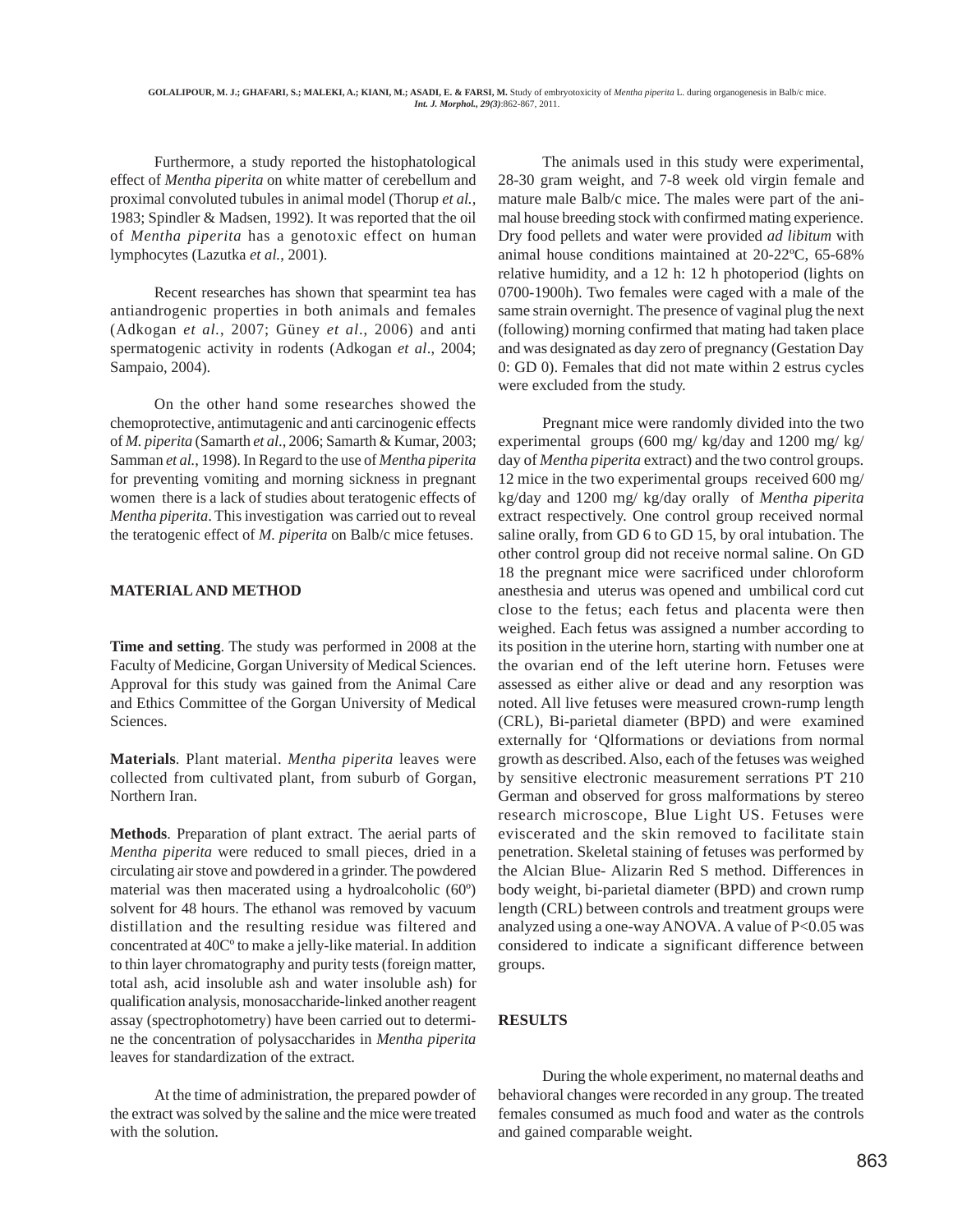**GOLALIPOUR, M. J.; GHAFARI, S.; MALEKI, A.; KIANI, M.; ASADI, E. & FARSI, M.** Study of embryotoxicity of *Mentha piperita* L. during organogenesis in Balb/c mice. *Int. J. Morphol., 29(3)*:862-867, 2011.

| Groups                           | Live Fetuses (n) | Absorbed    | $BPD$ (mm)    | $CRL$ (mm)     | Weight $(gr)$    |
|----------------------------------|------------------|-------------|---------------|----------------|------------------|
|                                  |                  | Fetuses (n) |               |                |                  |
| Control                          | 54               |             | $7.25\pm0.02$ | $22.96\pm0.38$ | $1.43\pm0.61$    |
| Control (Normal Saline)          | 38               |             | $7.20\pm0.04$ | $22.85\pm0.22$ | 1.41±0.02        |
| Treatment I (600 mg/kg Mentha)   | 45               |             | $7.15\pm0.12$ | $22.38\pm0.22$ | $1.29 \pm 0.02*$ |
| Treatment II (1200 mg/kg Mentha) | 52               |             | $7.05\pm0.05$ | $22.03\pm0.16$ | $1.37\pm0.02*$   |

Table I. Number of live, absorbed fetuses, BPD, CRL, weight of fetuses in controls and treatments. \*p<0.05 compared to controls.

There were no signs of maternal toxicity due to *Mentha piperita* treatment. No signs of toxicity were noted in any of the animals. All pregnant animals appeared healthy at sacrifice. The weight of fetuses in treatment I  $(1.29 \pm 0.02)$ and treatment II (1.37  $\pm$  0.02) were lower than controls  $(p<0.05)$ (Table 1). Also BPD in the treatment I group  $(7.15\pm0.12)$  and treatment II group  $(7.05\pm0.05)$  was not significantly lower than the control  $(7.25\pm0.02)$  groups (Table 1). Crown rump length in treatment and controls was similar.

Implantation and number of fetuses in the left horn (55%) of uterine of the treatment group was higher than the right horn (45%). While in the control group this percent was similar, 48% in the right and 52% in the left uterine horn. Major congenital malformations in fetuses were not found in treatment and control groups. Alizarin red S and Alcian blue staining did not show skeletal malformations and delayed bone ossification in the treated groups as comparing with control groups.

## **DISCUSSION**

The findings of this developmental toxicity study showed that the *Mentha piperita* extract did not cause any major birth defects and delayed bone ossification in fetuses if used continuously during the embryonic period. There are very rare studies on the effect of *Mentha piperita*. Inoue study in Turkey showed that the *M. piperita* has a cytotoxic effect on rats (Inoue *et al.*, 2001). Romero-Jiménez & Campos-Sánchez (2005) reported that *M. piperita* oil has a cytotoxic effect and it induced the changes in chromatids chromosomes.

Furthermore, Lazutka *et al*. reported that *M. piperita* oil according to Smart method has a cytotoxic effect.

Gordon *et al*. (1987) reported that cytotoxic effect of *Mentha piperita* can be related to high level of pulegone which is a toxic substance or menthol.

Furthermore in a study, Akdogan *et al.* (2004b) showed that *M. piperita* decreased testosterone level and increased LH, FSH concentration in male rats. Also, he reported that this herb has effect on hypophyseal-testis hormonal axis causing alterations in germinal layer of seminiferous tubules in adult male rats thus Akdogan *et al*. concluded that *M. piperita* has antispermatogenic effect in rats.

In the literature we did not find any article about teratogenic effect of this plant. In our study we did not observe any birth defect or bony deletion in fetuses treated with *Mentha piperita* extract. Morphologic cytotoxic and hormonal alterations of this herb may be due in intracellular or DAN of cells. Also the different effects of *M. piperita* in different studies can be due to various chemical components of leave or oil extract of *M. piperita* which depend on plant maturity, species, geographical region and processing conditions (Ruiz del Castillo *et al*.; Xu *et al*.)

In this study, the fetuses of the treatment group had decreasing weight.

The decreasing weight of fetus in treated experimental groups may be due to the blocking of cell growth which may be due to genotoxic effect of this herb. Also the decreasing weight of fetuses in treated experimental groups can be due to reabsorbing of extra cellular liquid in the fetus. because extra cellular liquid in the fetus makes up the main part of weight and volume of fetuses. This mechanism was explained in previous studies which reported that saffron or crocin with reabsorbing of extra cellular liquid in the fetus causes decreasing weight in fetuses (Golalipour *et al.,* 2008; Garcia-Olmo *et al.*, 1999).

The growth of the fetus during intrauterine life is reflected in the weight at birth. Fetal growth is largely determined by the availability of nutrients from the mother, as well as placental capacity to supply these nutrients in sufficient quantities to the fetus. Of course there is evidence that both placental volume and the rate of placental growth may influence fetal size. Also the decreasing of weight of fetuses can be due to blocker effect on cell growth.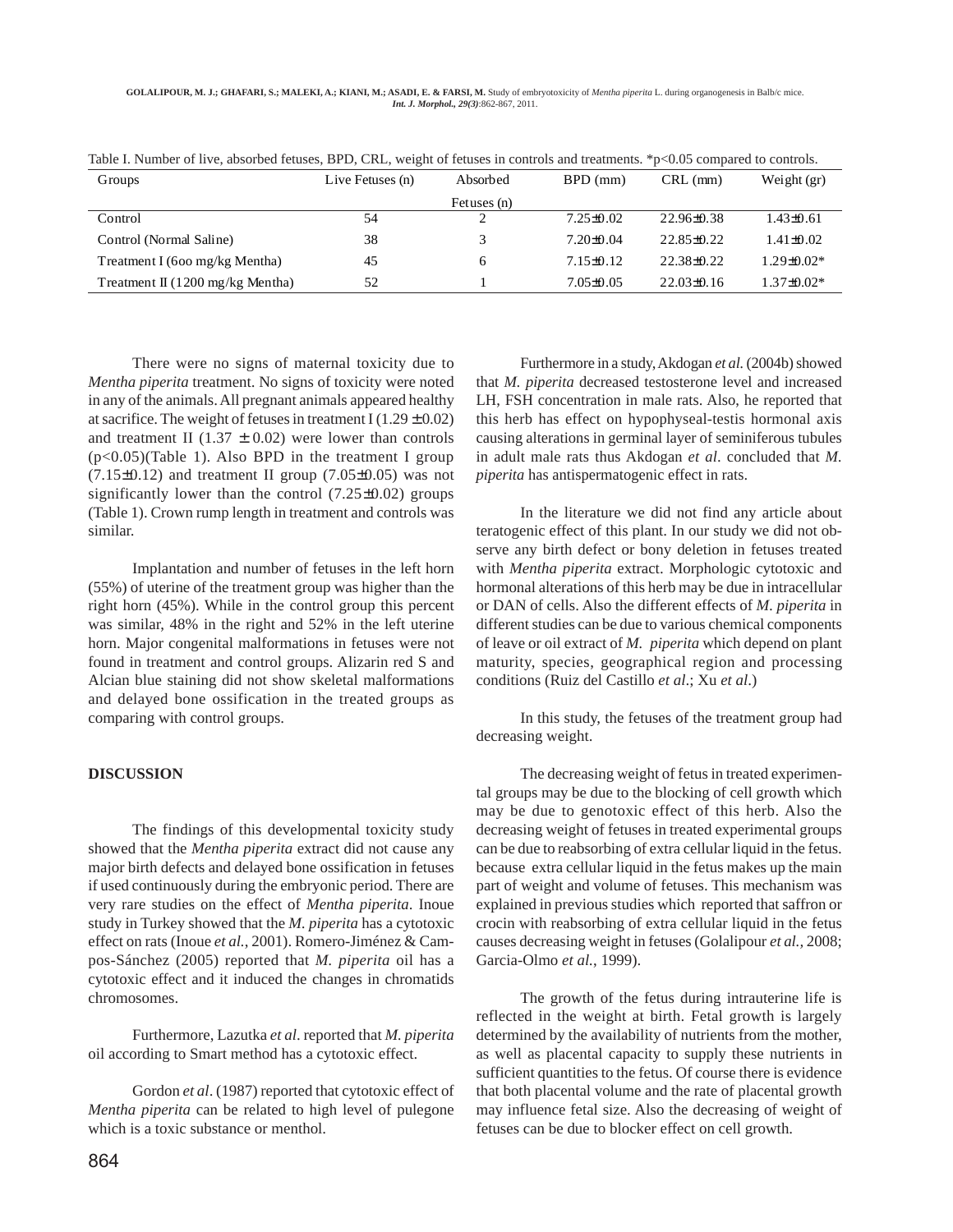This study showed that *Mentha piperita* extract has no teratogenic effect in mice fetus if it is used continuously during embryonic period, although this herb caused decreasing weight of fetuses. Therefore, regarding our results we suggest that pregnant women avoid high consumption of *M. piperita* during the organogenesis period.

Further study is needed to determine the exact mechanisms of decreasing fetus weight due to *Mentha*

*piperita* consumption in organogenesis period.

### **ACKNOWLEDGMENTS**

The authors appreciate the Department of Research Gorgan University of Medical Sciences for their financial support.

**GOLALIPOUR, M. J.; GHAFARI, S.; MALEKI, A.; KIANI, M.; ASADI, E. & FARSI, M.** Estudio de la embriotoxicidad de *Mentha piperita L*. durante la organogénesis en ratones Balb/c.*Int. J. Morphol., 29(3)*:862-867, 2011.

**RESUMEN:** *Mentha piperita* (Labiatae), comúnmente conocida como menta, es una hierba nativa de Irán, que se utiliza en la medicina tradicional para diversos fines. Este estudio fue realizado para descubrir el efecto teratogénico de la *Mentha piperita* en fetos de ratones. Los ratones Balb/c preñadas fueron divididas en cuatro grupos. Los grupos recibieron 600 (tratamiento I) y 1200 (tratamiento II) mg/kg/día del extracto hidroalcohólico de *Mentha piperita* durante los días 6-15 de gestación (DG), mientras que un grupo control recibió solución salina normal durante los DG 6-15 vía oral y otro grupo control sano no recibió substancia durante los DG 6-15. Los ratones fueron sacrificados el DG 18, recolectando los fetos. Se realizó la observación macroscópica mediante un estereomicroscopio. 20 fetos de cada grupo se tiñeron por el método de rojo de alizarina-S y azul de Alcián. La media de peso de los fetos disminuyó más en los grupos de tratamientos que los controles (p <0,05), pero CRL no presentó diferencias significativas entre los tratamientos y los grupos control. En los fetos del grupos tratamiento I (600 mg/kg/día), tratamiento II (1200 mg/kg/día), solución salina normal y control no se observó ninguna malformación congénita grave. Los fetos tratados tampoco tuvieron osificación ósea retrasada según lo determinado por el método de rojo de alizarina-S y azul de Alcián. Este estudio mostró que el extracto hidroalcohólico de *Mentha piperita* (600 y 1200 mg/kg/día) no tiene efectos teratogénicos en fetos de ratones al ser utilizado continuamente durante el período embrionario.

#### **PALABRAS CLAVE:** *Mentha piperita***; Teratógenos; Osificación ósea; Toxicidad para el desarrollo; Ratones.**

#### **REFERENCES**

- Akdogan, M.; Gultekin, F. & Yontem, M. Effect of *Mentha piperita* (Labiatae) and *Mentha spicata* (Labiatae) on iron absorption in rats. *Toxicol. Ind. Health, 20(6- 10)*:119-22, 2004a.
- Akdogan, M.; Ozguner, M.; Kocak, A.; Oncu, M. & Cicek, E. Effect of peppermint teas on plasma testosterone, follicle stimulating hormon and luteinizing hormone level and testicular tissue in rats. *Urology., 64(2)*:394-8, 2004b.
- Akdogan, M.; Tamer, M. N.; Cüre, E.; Cüre, M. C.; Körog˘lu, B. K. & Delibas¸, N. Effect of spearmint (*Mentha spicata* Labiatae) teas on androgen levels in women with hirsutism. *Phytother. Res., 21(5)*:444-7, 2007.
- Asao, T.; Kuwano, H. & Ide, M.; Hirayama, I.; Nakamura, J. I.; Fujita, K. I. & Horiuti, R. Spasmolytic effect of peppermint oil in barium during double-contrast barium enema compared with Buscopan. *Clin. Radiol., 58(4)*:301-5, 2003.
- Atta, A. H. & Alkofahi, A. Anti-nociceptive and antiinflammatory effects of some Jordanian medicinal plant extracts. *J. Ethnopharmacol., 60(2)*:117-24, 1998.
- Azuma, K.; Ito, H.; Ippoushi, K. & Higashio, H. *In vitro* antibacterial activity of extracts from four Labiatae herbs against *Helicobacter pylori* and *Streptococcus mutans. Bull. Nat. Inst. Veg. Tea Sci., 2*:83-91, 2003.
- Baser, K. H. C. Essential oils of Anatolian labiatae: a profile. *Acta Hortic., 333*:217-38, 1993.
- Choi, W. I.; Lee, E. H.; Choi, B. R.; Park, H. M. & Ahn, Y. J. Toxicity of plant essential oils to *Trialeurodes vaporariorum* (Homoptera: Aleyrodidae). *J. Econ. Entomol., 96(5)*:1479-84, 2003.
- Duarte, M. C.; Figueira, G. M.; Sartoratto, A.; Rehder, V. L. & Delarmelina, C. Anti-Candida activity of Brazilian medicinal plants. *J. Ethnopharmacol., 97(2)*:305-11, 2005.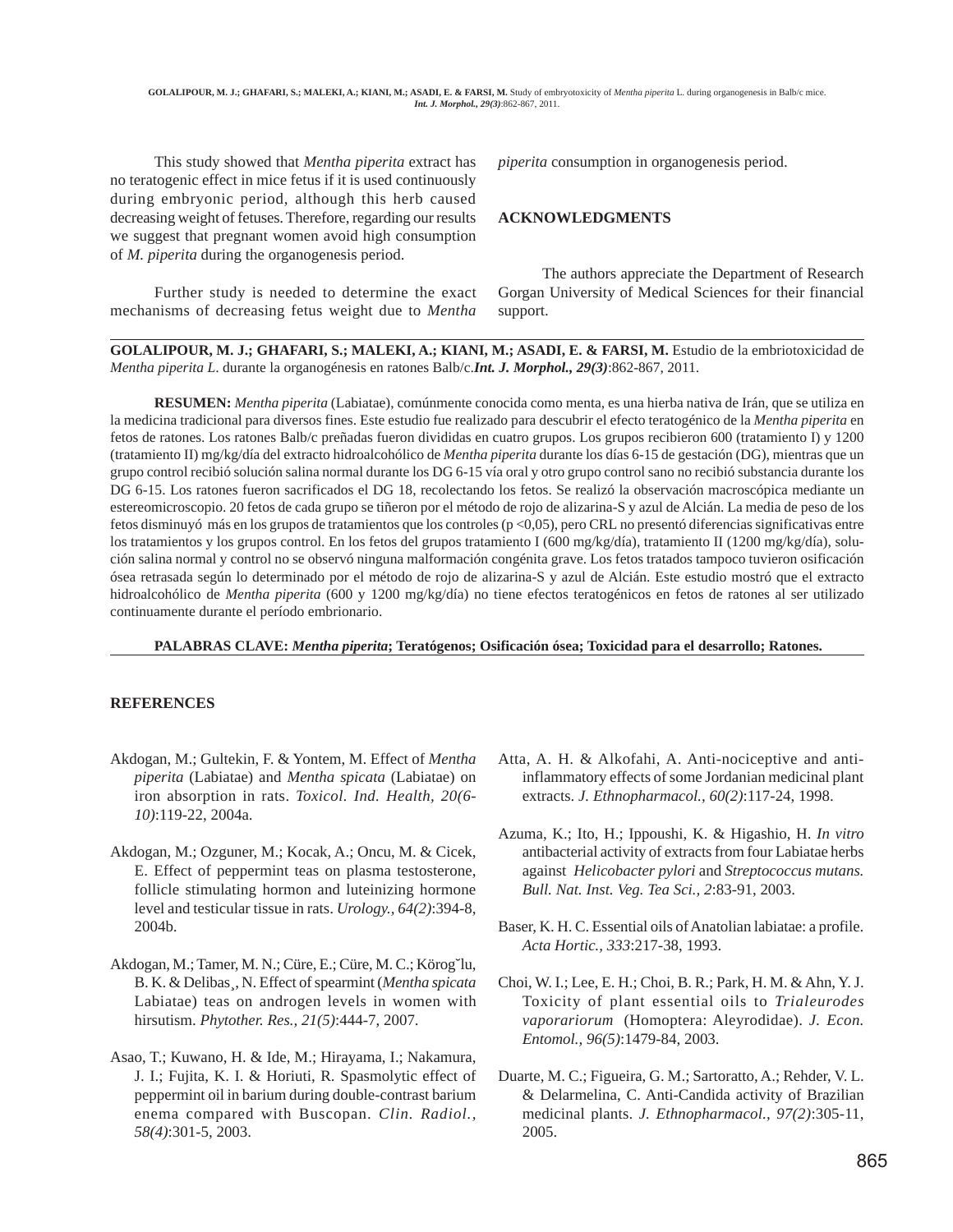- García-Olmo, D. C.; Riese, H. H.; Escribano, J.; Ontañón, J.; Fernandez, J. A.; Atiénzar, M. & García-Olmo, D. Effects of long-term treatment of colon adenocarcinoma with crocin, a carotenoid from saffron (*Crocus sativus*): an experimental study in the rat. *Nutr.Cancer, 35(2)*:120-6,1999.
- Göbel, H.; Fresenius, J.; Heinze, A.; Dworschak, M. & Soyka, D. Effectiveness of *Oleum menthae piperitae* and paracetamol in therapy of headache of the tension type. *Nervenarzt., 67(8)*:672-81, 1996.
- Göbel, H.; Schmidt, G.; Dworschak, M.; Stolze, H. & Heuss, D. Essential plant oils and headache mechanisms. *Phytomedicine, 2(2)*:93-102,1995.
- Golalipour, M. J.; Gharravi, A. M.; Ghafari, S.; Afshar, M. & Khori, V. Effects of *crocus sativus* on the fetal development of NMRI mice. *Saudi Med. J., 29(2)*:309- 10, 2008.
- Gordon, W. P.; Huitric, A. C.; Seth, C. L.; McClanahan, R. H. & Nelson, S. D. The metabolism of the abortifacient terpene,  $(R)$ -  $(+)$ - pulegone, to a proximate toxin menthofuran. *Drug Metab. Dispos., 15(5)*:589-94,1987.
- Güney, M.; Oral, B.; Karahanli, N.; Mungan, T. & Akdogan, M. The effect of *Mentha spicata* Labiatae on uterine tissue in rats. *Toxicol. Ind. Health, 22(8)*:343-8, 2006.
- Hepner, D. L.; Harnett, M.; Segal, S.; Camann, W.; Bader, A. M. & Tsen, L. C. Herbal medicine use in parturients. *Anesth. Analg., 94(3)*:690-3, 2002.
- Hiki, N.; Kurosaka, H.; Tatsutomi, Y.; Shimoyama, S.; Tsuji, E.; Kojima, J.; Shimizu, N.; Ono, H.; Hirooka, T.; Noguchi, C.; Mafune, K. & Kaminishi, M. Peppermint oil reduces gastric spasm during upper endoscopy: a randomized, double-blind, double-dummy controlled trial. *Gastrointest. Endosc., 57(4)*:475-82, 2003.
- Inoue, T.; Sugimoto, Y.; Masuda, H. & Kamei, C. Effects of Peppermint (*Mentha piperita* L.) extracts on experimental allergic rhinitis in rats. *Biol. Pharm. Bull., 24(1)*:92-5, 2001.
- Inoue, T.; Sugimoto, Y.; Masuda, H. & Kamei, C. Antiallergic effect of flavonoid glycosides obtained from *Mentha piperita* L. *Biol. Pharm. Bull., 25(2)*:256- 9, 2002.
- Juergens, U. R.; Stöber, M. & Vetter, H. The antiinflammatory activity of L-menthol compared to mint

oil in human monocytes *in vitro*: a novel perspective for its therapeutic use in inflammatory diseases. *Eur. J. Med. Res., 3(12)*:539-45, 1998.

- Kline, R. M.; Kline, J. J.; Di Palma, J. & Barbero, G. J. Enteric-coated, pH-dependent peppermint oil capsules for the treatment of irritable bowel syndrome in children. *J. Pediatr., 138(1)*:125-8, 2001.
- Lazutka, J. R.; Mierauskiene, J.; Slapsyte, G. & Dedonyte, V. Genotoxicity of dill (*Anethum graveoleus* L.), peppermint (*Mentha piperita* L.) and pine (*Pinus sylvestris* L.) essential oil in human lymphocytes and drosophila melanogaster. *Food Chem. Toxical., 39(5)*:485-92, 2001.
- Madisch, A.; Melderis, H.; Mayr, G.; Sassin, I. & Hotz, J. Commercially available herbal preparation and its modified dispense in patients with functional dyspepsia. Results of a double-blind, placebo-controlled, randomized multicenter trial. *Z. Gastroenterol., 39(7)*:511-7, 2001.
- Micklefield, G.; Jung, O.; Greving, I. & May, B. Effects of intraduodenal application of peppermint oil (WS(R) 1340) and caraway oil (WS(R) 1520) on gastroduodenal motility in healthy volunteers. *Phytother. Res., 17(2)*:135-40, 2003.
- Minami, M.; Kita, M.; Nakaya, T.; Yamamoto, T.; Kuriyama, H. & Imanishi, J. The inhibitory effect of essential oils on herpes simplex virus type-1 replication *in vitro. Microbiol. Immunol., 47(9)*:681- 4, 2003.
- Romero-Jiménez, M. & Campos-Sánchez, M. Genotoxicity and anti-genotoxicity of some traditional medicinal herbs. *Mutat. Res., 585(1-2)*:147-55, 2005.
- Rösch, W.; Vinson, B. & Sassin, I. A randomised clinical trial comparing the efficacy of an herbal preparation STW 5 with the prokinetic drug cisapride in patients with dysmotility type of functional dyspepsia. *Z. Gastroenterol., 40(6)*:401-8, 2002.
- Ruiz del Castillo, M. L.; Santa-María, G.; Herraiz, M. & Blanch, G. P. A comparative study of the ability of different techniques to extract menthol from *Mentha piperita*. *J. Chromatogr. Sci., 41(7)*:385-9, 2003.
- Samarth, R. M. & Kumar, A. Radioprotection of Swiss albino mice by plant extract *Mentha piperita* (Linn.). *J. Radiat. Res., 44(2)*:101-9, 2003.